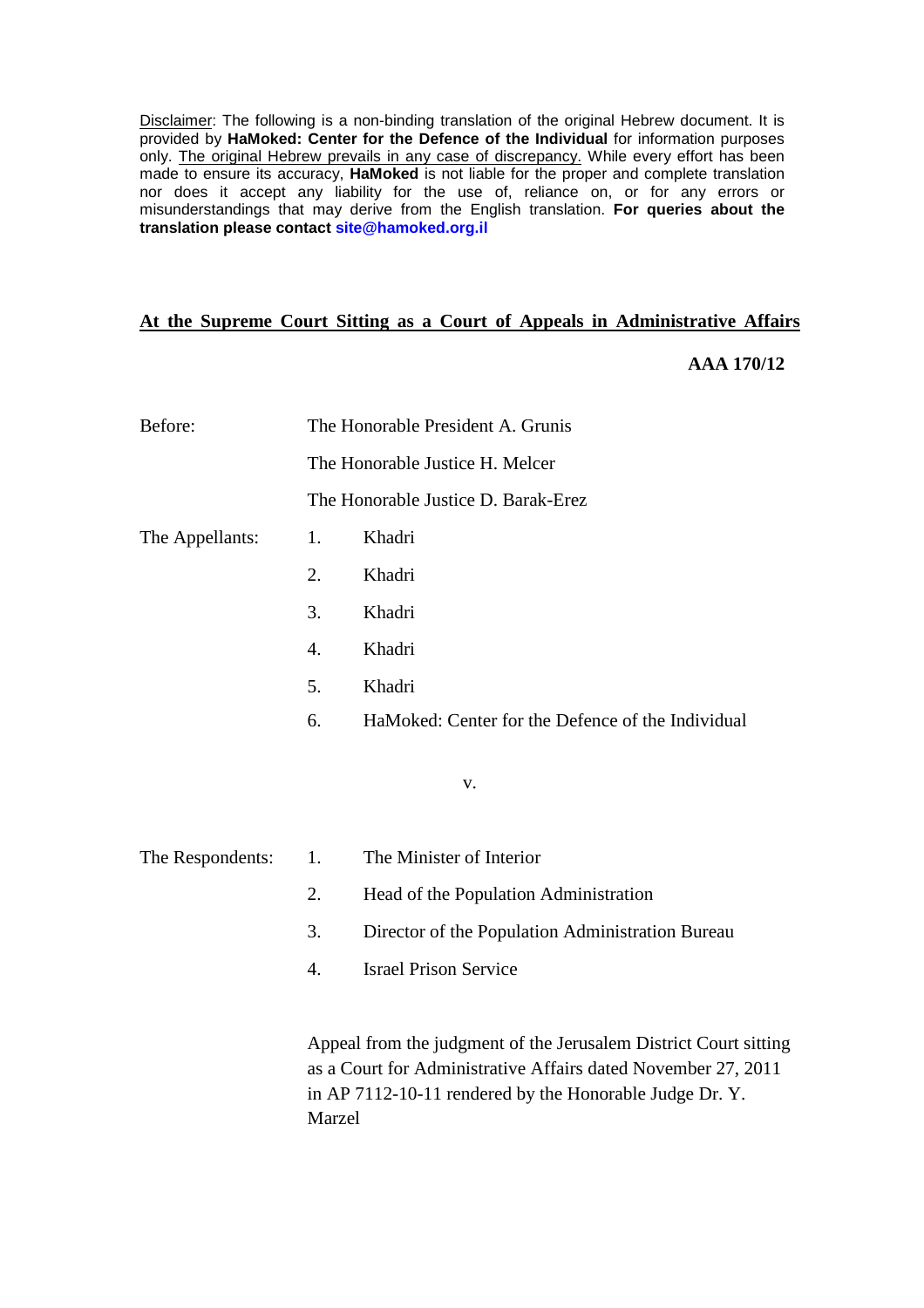Date of Hearing: 16 Sivan 5772 (June 6, 2012)

For the Appellants: Adv. Noa Diamond; Adv. Ido Blum; Adv. Benjamin Agsteribbe

For the Respondents: Adv. Hila Gorni

## **Judgment**

President A. Grunis:

- 1. The Court for Administrative Affairs in Jerusalem rejected appellants' petition the purpose of which was to enable the entry of appellant  $2$  (hereinafter – the **appellant**) to Israel from the Gaza Strip.
- 2. The appellant was removed to the Gaza Strip by the Israel Prison Service after having served a prison sentence. The appellant is married to a permanent resident of Israel. According to the records, the appellant is a resident of the Gaza Strip.
- 3. The main argument which was raised before us was that the authorities failed to comply with a certain procedure established by the Ministry of Interior pursuant to which an applicant shall not be removed from Israel while a family unification application is pending. In this case a family unification application was indeed pending. It is evident that in this regard the authorities did not comply with the procedure. However, under the circumstances of this case we do not think that an order for the return of the appellant to Israel so that the proceedings in his case may continue while he is present in Israel should be granted. It seems that it is needless to say that the authorities must make sure they follow the procedure that they have themselves established.
- 4. There is nothing to prevent the various proceedings concerning the family unification application from continuing while the appellant is in the Gaza Strip. It should be noted, that we were informed today that the professional committee, acting in accordance with section 3A1 of the Nationality and Entry into Israel Law (Temporary Order), 5763-2003, has decided to deny appellant's application. The matter is now pending before the Minister of Interior. If the Minister of Interior denies the application, the matter may be referred to the appellate committee and thereafter, if necessary, to the court.